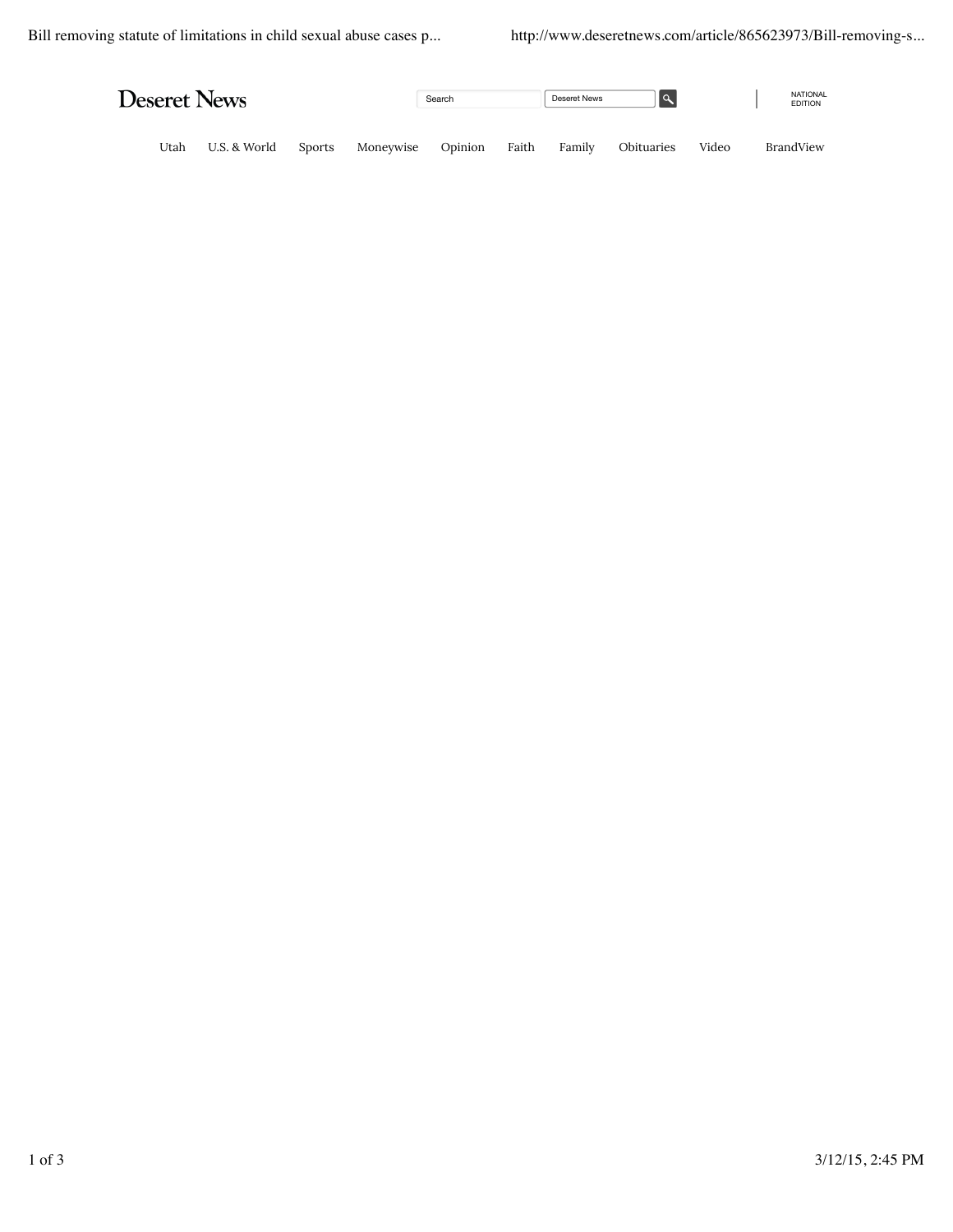Bill removing statute of limitations in child sexual abuse cases p... http://www.deseretnews.com/article/865623973/Bill-removing-s...

## **Deseret News**

Deseret News **Q** 

NATIONAL<br>EDITION

## Advertise with us Report this advertise with us Report this advertise with us Report this advertise with us Report this advertise with us Report this advertise with us Report this advertise with us Report this advertise wi

## Bill removing statute of limitations in child sexual abuse cases passes Legislature

By Katie McKellar, Deseret News **Print Font [+]** [-] 2 Comments » Published: Wednesday, March 11 2015 10:53 p.m. MDT Updated: 13 hours ago

watch as HB 277 passes the Utah House of Representatives



Summary

The Utah Legislature passed a bill Wednesday that would eliminate the statute of limitations for lawsuits against perpetrators of child sexual abuse.

SALT LAKE CITY — The Utah Legislature passed a bill Wednesday that eliminates the statute of limitations for lawsuits against perpetrators of child sexual abuse.

Deondra Brown, co-founder of the nonprofit Foundation for Survivors of Abuse, watched from the Senate gallery as lawmakers engaged in a final debate before voting to pass HB277 and sending it to Gov. Gary Herbert for his signature.

"On behalf of victims across the state of Utah, we're excited to know that we can kind of breathe, take our time in healing, and come forward and tackle that big legal case when and if we are every ready," Brown said.

Brown has followed the progress of HB277 and testified in favor of the bill at committee meetings throughout the legislative process. Three Brown sisters, members of the 5 Browns piano quintet, were molested by their father, Keith Brown, as children. The sisters sought criminal charges in 2010 against their father, who had also been their professional manager.

Keith Brown was sentenced in March 2011 to 10 years to life for sodomy on a child, a first-degree felony, and one to 15 years each on two counts of sex abuse of a child, a second-degree felony. The crimes occurred when the girls were 13 years old or younger.

Current Utah law limits civil actions to four years after a victim's 18th birthday. HB277 would remove those limitations and allow victims time to heal and muster the courage and maturity to take civil action and hold their abusers accountable, said bill sponsor Rep. Ken Ivory, R-West Jordan.

"Someone that victimizes a child should never be able to

When praying for healing works — and when it doesn't What parents need to know about marijuana legalization College is 'worth it' but majors matter What You May Have Missed

**Sign up for news updates** Email Address Ы



Most Popular

In Utah Across Site

'Miracle' toddler released from hospital Mormon critic John Dehlin appeals LDS. Rescuers recall 'distinct voice' that spurred... Chaffetz: Secret Service crash is latest... Utah Legislature passes two 'historic'... Chris Hicks: 'Appropriate'... New Zealand crash kills 3 from Richfield Ex Utah Gov. Jon Huntsman Jr. to head Sen....

Get The Deseret News Everywhere



Most Commented